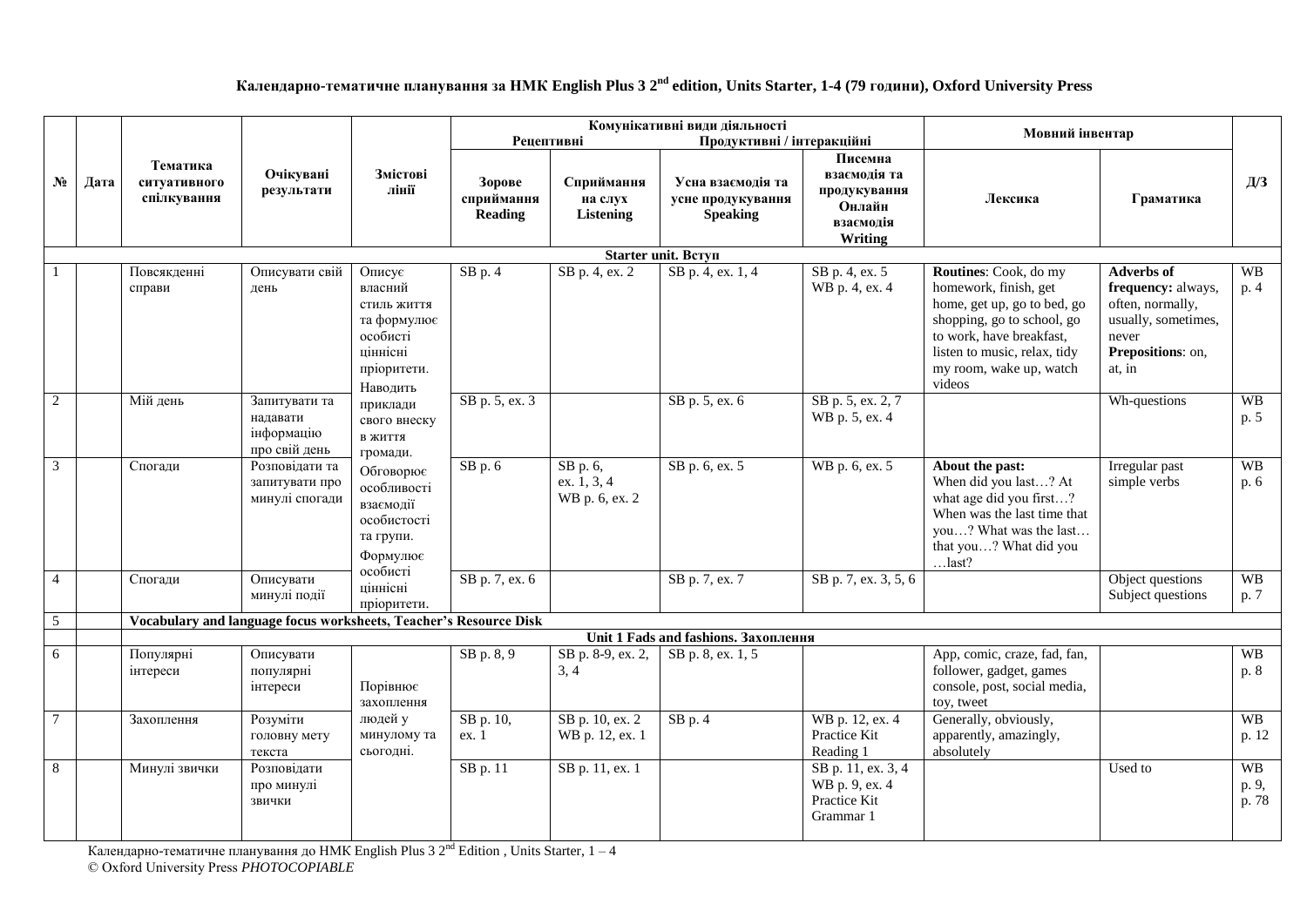| 9               | Мода. Одяг                                                                                                                     | Описувати<br>ОДЯГ                                                                                 | Демонструє<br>розуміння<br>цінності           | SB p. 12           | SB p. 12,<br>ex. 2, 4, 5<br>WB p. 10,<br>ex. 3, 4 | SB p. 12, ex. 3, 6                          | WB p. 10, ex. 5<br>Practice Kit<br>Vocabulary 1                 | Baggy, blouse, boots,<br>colourful, cool, dress,<br>hoodie, patterned, plain,<br>short-sleeved, smart, tight,<br>etc.                                                                                                                                                      | Used to                                           | <b>WB</b><br>p. 10,<br>p. 78,<br>79 |
|-----------------|--------------------------------------------------------------------------------------------------------------------------------|---------------------------------------------------------------------------------------------------|-----------------------------------------------|--------------------|---------------------------------------------------|---------------------------------------------|-----------------------------------------------------------------|----------------------------------------------------------------------------------------------------------------------------------------------------------------------------------------------------------------------------------------------------------------------------|---------------------------------------------------|-------------------------------------|
| 10              | Захоплення                                                                                                                     | Описувати<br>минулі події                                                                         | культурного<br>розмаїття.                     | SB p. 13           |                                                   | SB p.13, ex. 3, 6                           | WB p.11, ex. 4<br>Practice Kit<br>Grammar 2                     |                                                                                                                                                                                                                                                                            | Past simple and past<br>continuous<br>WB p. 78-79 | WB<br>p. 11                         |
| 11              | Покупки                                                                                                                        | Аргументувати<br>свій вибір                                                                       | Аргументує<br>раціональ-<br>ність<br>покупки. | SB p. 14           | SB p. 14, ex. 1,<br>2, 4                          | SB p. 14, ex. 5, 6                          | Practice Kit<br>Speaking 1                                      | Shopping for clothes:<br>They're a bit baggy/tight.<br>It's so expensive<br>/comfortable. Those are<br>cool trousers /jeans.<br>They/you look really good.<br>It's /they're not really my<br>style. Why don't I /you try<br>it/ them on? It/ They really<br>$suit(s)$ you. |                                                   | <b>WB</b><br>p. 15                  |
| $\overline{12}$ | Захоплення<br>минулого                                                                                                         | Писати<br>повідомлення<br>фактологічно-<br>го характеру,<br>описуючи<br>моду минулого<br>століття |                                               | SB p. 15,<br>ex. 1 |                                                   | SB p. 15, ex. 1                             | SB p. 15, ex. 4<br>WB p. 13, ex. 4<br>Practice Kit<br>Writing 1 | Specific time period: In the<br>$(fifties)$<br>It was the decade whenIn<br>those days, At that<br>time,During this<br>decade/era<br>Giving examples: for<br>example, for instance, like,<br>such as                                                                        | Used to.<br>Past tenses                           | <b>WB</b><br>p. 13                  |
| $\overline{13}$ | *Vocabulary and language focus worksheets, **Vocabulary and language focus worksheets,                                         |                                                                                                   |                                               |                    |                                                   |                                             |                                                                 |                                                                                                                                                                                                                                                                            |                                                   |                                     |
| 17              | ***Vocabulary and language focus worksheets. Teacher's Resource Disk<br>Extra Listening and Speaking: Buying clothes. SB p. 88 |                                                                                                   |                                               |                    |                                                   |                                             |                                                                 |                                                                                                                                                                                                                                                                            |                                                   |                                     |
|                 | Curriculum extra: Science: Textiles. SB p. 96                                                                                  |                                                                                                   |                                               |                    |                                                   |                                             |                                                                 |                                                                                                                                                                                                                                                                            |                                                   |                                     |
|                 | Song: A craze. SB p. 116                                                                                                       |                                                                                                   |                                               |                    |                                                   |                                             |                                                                 |                                                                                                                                                                                                                                                                            |                                                   |                                     |
|                 | <b>Speaking worksheet Teacher's Resource disk</b>                                                                              |                                                                                                   |                                               |                    |                                                   |                                             |                                                                 |                                                                                                                                                                                                                                                                            |                                                   |                                     |
| 18              | Review SB p. 16                                                                                                                |                                                                                                   |                                               |                    |                                                   |                                             |                                                                 |                                                                                                                                                                                                                                                                            |                                                   |                                     |
| 19<br>20        | Progress review WB p. 14-15<br><b>End-of-unit Test. Teacher's Resource Disk</b>                                                |                                                                                                   |                                               |                    |                                                   |                                             |                                                                 |                                                                                                                                                                                                                                                                            |                                                   |                                     |
| 21              |                                                                                                                                |                                                                                                   |                                               |                    |                                                   |                                             |                                                                 |                                                                                                                                                                                                                                                                            |                                                   |                                     |
| 22              | Story in English. The Swiss Family Robinson SB p.17<br><b>Culture: Hairstyles SB p. 104</b>                                    |                                                                                                   |                                               |                    |                                                   |                                             |                                                                 |                                                                                                                                                                                                                                                                            |                                                   |                                     |
|                 |                                                                                                                                |                                                                                                   |                                               |                    |                                                   | Unit 2 Sensations. Я, моя родина, мої друзі |                                                                 |                                                                                                                                                                                                                                                                            |                                                   |                                     |
| 23              | Відчуття                                                                                                                       | Запитувати та<br>давати<br>відповідь про<br>відчуття                                              | Обговорює<br>важливість<br>почуттів.          | SB p. 18,<br>ex. 2 | SB p. 18,<br>ex. 2, 4, 5                          | SB p. 18-19, ex. 3, 5                       | WB p. 16, ex. 4                                                 | <b>Likes and dislikes: What</b><br>are your favourite? It<br>reminds me of I love<br>the I can't stand It<br>looks/smells/tastes like<br>Is there anything you don't<br>like looking at/ touching?                                                                         |                                                   | W <sub>B</sub><br>p. 16             |

Календарно-тематичне планування до HMK English Plus 3 2<sup>nd</sup> Edition , Units Starter, 1 – 4 © Oxford University Press *PHOTOCOPIABLE*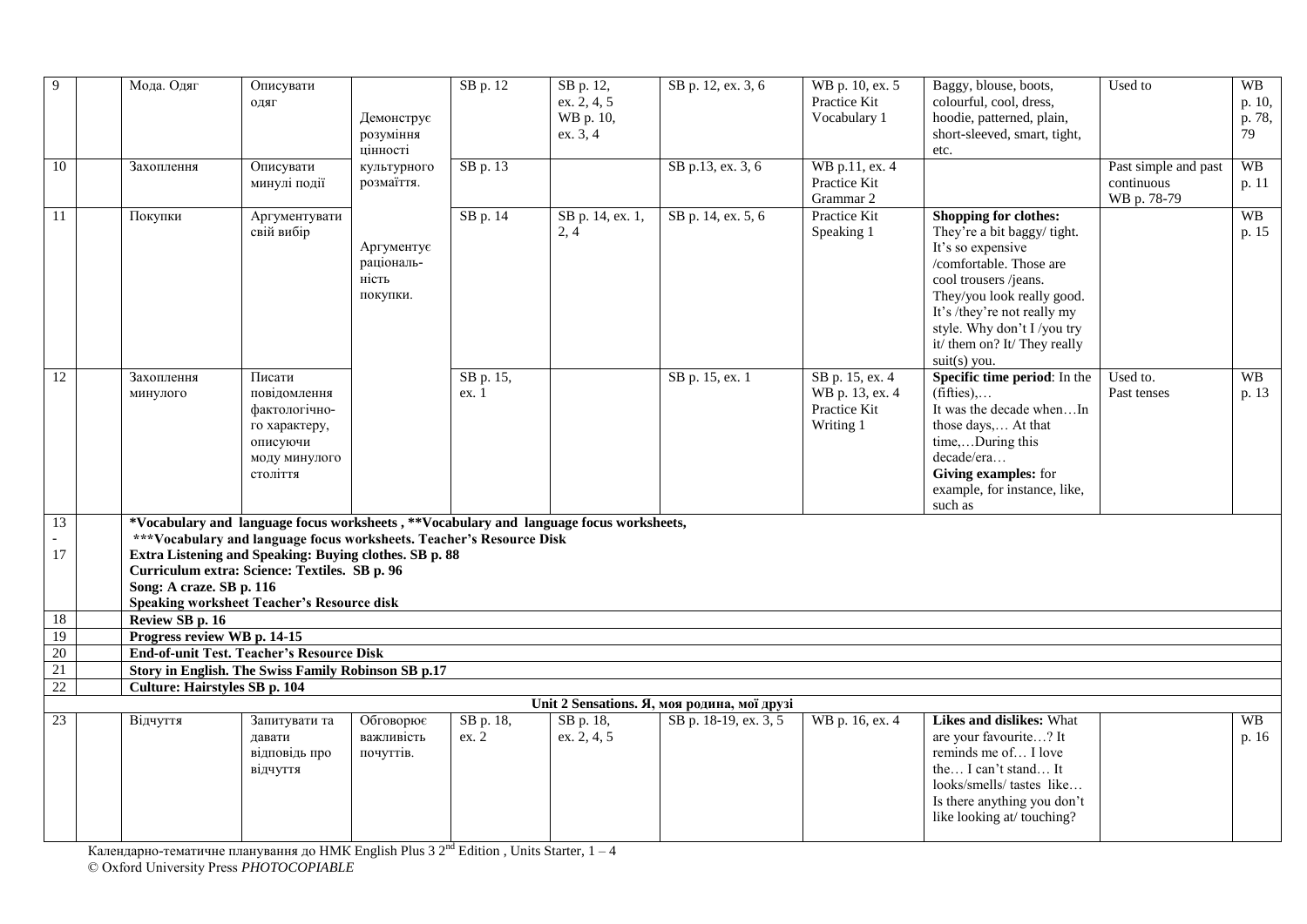| 24              | Важливість<br>відчуттів                                                                                                                                                                                                                                                                  | Визначати<br>головну ідею                                                    |                                                                            | SB p. 20,<br>ex. 1 | SB p. 20. ex. 2                               | SB p. 20, ex. 5                                                                                                                                             | WB p. 20, ex. 4<br>Practice Kit                                 | Smells: odour, scent,<br>perfume, fragrance, etc.                                                                                           |                                                                      | WB<br>p. 20                    |
|-----------------|------------------------------------------------------------------------------------------------------------------------------------------------------------------------------------------------------------------------------------------------------------------------------------------|------------------------------------------------------------------------------|----------------------------------------------------------------------------|--------------------|-----------------------------------------------|-------------------------------------------------------------------------------------------------------------------------------------------------------------|-----------------------------------------------------------------|---------------------------------------------------------------------------------------------------------------------------------------------|----------------------------------------------------------------------|--------------------------------|
|                 |                                                                                                                                                                                                                                                                                          | параграфа                                                                    | Планує                                                                     |                    |                                               |                                                                                                                                                             | Reading 2                                                       |                                                                                                                                             |                                                                      |                                |
| 25              | Відчуття                                                                                                                                                                                                                                                                                 | Описувати свій<br>досвід                                                     | вільний час.                                                               | SB p. 21,<br>ex. 2 | SB p. 21, ex. 5                               |                                                                                                                                                             | SB p. 21, ex. 7<br>WB p. 17, ex. 5<br>Practice Kit<br>Grammar 3 |                                                                                                                                             | Present perfect:<br>affirmative and<br>negative. For and<br>$since$  | <b>WB</b><br>p. 17             |
| 26              | Почуття                                                                                                                                                                                                                                                                                  | Вміти передба-<br>чати інформа-<br>цію під час<br>прослуховуван<br>ня        | Формулює<br>особисті<br>ціннісні<br>пріоритети.                            | SB p. 22           | SB p. 22,<br>ex. $1, 2, 4$<br>WB p. 18, ex. 4 | SB p. 22, ex. 5                                                                                                                                             | WB p. 18, ex. 5<br>Practice Kit<br>Vocabulary 2                 | Delicious, disgusting,<br>fascinating, awful,<br>exhausted, terrifying,<br>furious, wonderful,<br>amazing, miserable                        |                                                                      | <b>WB</b><br>p. 18             |
| 27              | Мій досвід                                                                                                                                                                                                                                                                               | Запитувати та<br>надавати<br>інформацію<br>про досвід                        | Описує<br>власний                                                          | SB p. 23           |                                               | SB p. 23, ex. 3, 7                                                                                                                                          | WB p. 19, ex. 5<br>Practice Kit<br>Grammar 4                    |                                                                                                                                             | Present perfect:<br>questions.<br>Present perfect and<br>past simple | WB<br>p. 19                    |
| 28              | Вільний час                                                                                                                                                                                                                                                                              | Пропонувати<br>ідеї як<br>провести<br>вільний час                            | стиль життя.                                                               | SB p. 24           | SB p.24,<br>ex. 1, 2, 4                       | SB p. 24, ex. 3, 5, 6                                                                                                                                       | Practice Kit<br>Speaking 2                                      | <b>Making plans for free</b><br>time: I've heard it's a bit<br>It doesn't sound  to me.<br>What do you fancy ?<br>Can't we? Why not<br>try? |                                                                      | <b>WB</b><br>p.<br>$80-$<br>81 |
| 29              | Конкурс творів                                                                                                                                                                                                                                                                           | Описувати<br>улюблене<br>місце                                               |                                                                            | SB p. 25,<br>ex. 1 |                                               |                                                                                                                                                             | SB p. 25, ex. 5<br>WB p. 21, ex. 5<br>Practice Kit<br>Writing 2 | Intensifiers: absolutely,<br>really, very                                                                                                   |                                                                      | <b>WB</b><br>p. 21             |
| 30<br>34        | *Vocabulary and language focus worksheets, **Vocabulary and language focus worksheets,<br>Extra Listening and Speaking: Discussing a picture. SB p. 89<br>Curriculum extra: Art: Colours. SB p. 97<br>Project: An advert. SB p. 113<br><b>Speaking worksheet Teacher's Resource disk</b> | ***Vocabulary and language focus worksheets. Teacher's Resource Disk         |                                                                            |                    |                                               |                                                                                                                                                             |                                                                 |                                                                                                                                             |                                                                      |                                |
| 35              | Review SB p. 26                                                                                                                                                                                                                                                                          |                                                                              |                                                                            |                    |                                               |                                                                                                                                                             |                                                                 |                                                                                                                                             |                                                                      |                                |
| $\frac{36}{37}$ | Progress review WB p. 22                                                                                                                                                                                                                                                                 |                                                                              |                                                                            |                    |                                               |                                                                                                                                                             |                                                                 |                                                                                                                                             |                                                                      |                                |
|                 | End-of- unit Test. Teacher's Resource Disk                                                                                                                                                                                                                                               |                                                                              |                                                                            |                    |                                               |                                                                                                                                                             |                                                                 |                                                                                                                                             |                                                                      |                                |
| 38<br>39        | Story in English: The Swiss Family of Robinson SB p. 27                                                                                                                                                                                                                                  |                                                                              |                                                                            |                    |                                               |                                                                                                                                                             |                                                                 |                                                                                                                                             |                                                                      |                                |
|                 | <b>Culture: Sounds of Britain SB p. 105</b>                                                                                                                                                                                                                                              |                                                                              |                                                                            |                    |                                               |                                                                                                                                                             |                                                                 |                                                                                                                                             |                                                                      |                                |
| 40              | Природні<br>об'екти<br>SB p.28                                                                                                                                                                                                                                                           | Висловлювати<br>власні<br>вподобання<br>щодо місць та<br>видів<br>діяльності | Розрізняє<br>безпечні та<br>небезпечні<br>ситуації під<br>час<br>активного | SB p. 28,<br>ex. 2 | SB p. 28,<br>ex. 2, 3, 4, 5                   | Unit 3 Adventure. Пригоди. Спорт<br>Which would you<br>prefer:or? Would<br>you rather? I'd love<br>to I'd rather  I'd<br>much prefer to It's<br>my dream to | WB p. 24, ex. 4                                                 | Valley, mountain, volcano,<br>$etc, \ldots$                                                                                                 |                                                                      | <b>WB</b><br>p. 24             |
| 41              | Епічна пригода                                                                                                                                                                                                                                                                           | Визначати<br>ключову                                                         | відпочинку.                                                                | SB p. 30,<br>ex.1  | SB p. 30, ex. 2                               | SB p. 30, ex. 4                                                                                                                                             | WB p. 25, ex. 4<br>Practice Kit                                 | Set off, leave behind, stop<br>off, stay with, carry on                                                                                     | <b>Present Perfect</b><br>Simple, Present                            | <b>WB</b><br>p. 28             |

Календарно-тематичне планування до HMK English Plus 3 2<sup>nd</sup> Edition , Units Starter, 1 – 4 © Oxford University Press *PHOTOCOPIABLE*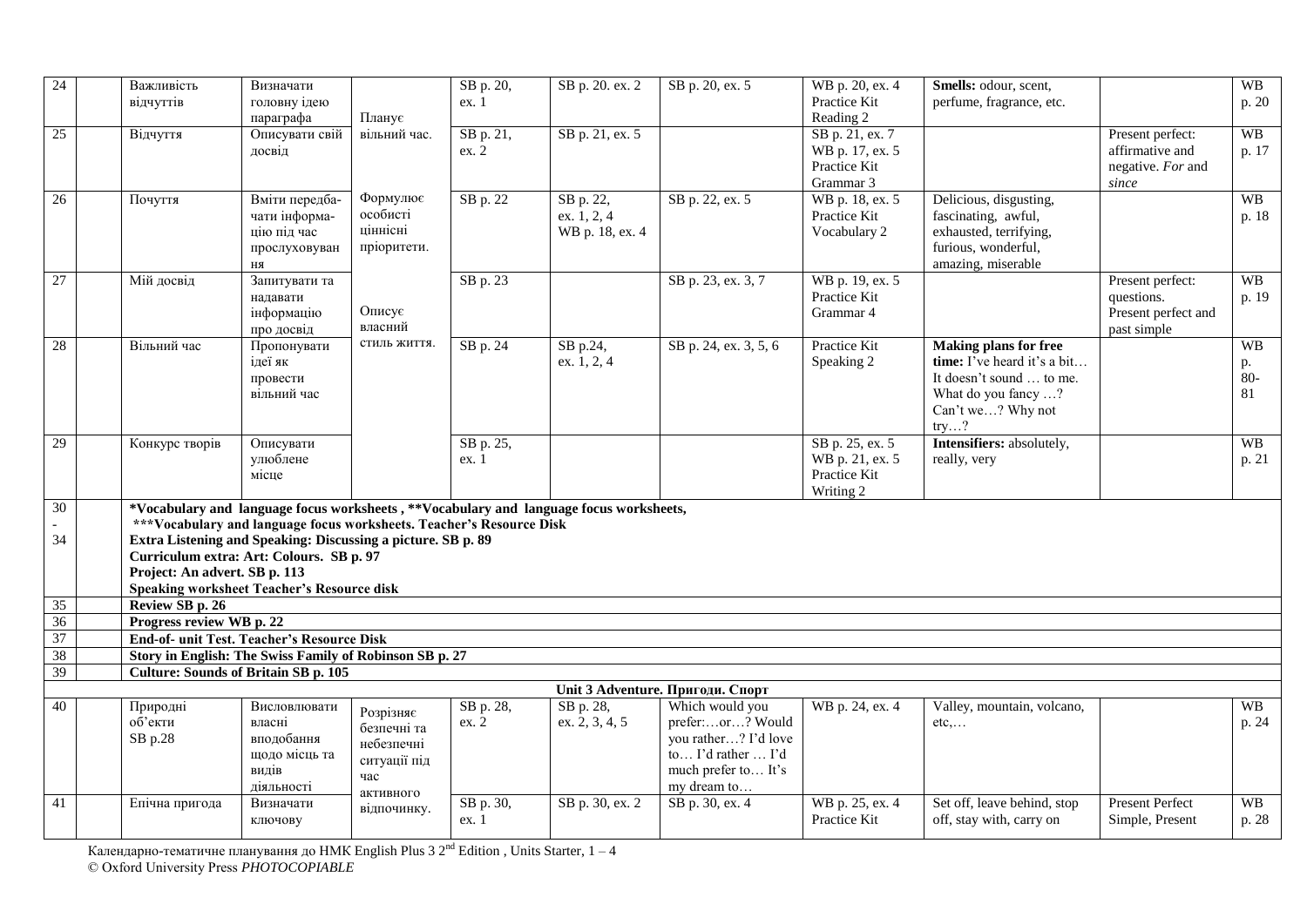|                 |                                                                                           | аудиторію      |              |           |                                                                                        |                        | Grammar 5         |                                | Perfect Continuous     |                |
|-----------------|-------------------------------------------------------------------------------------------|----------------|--------------|-----------|----------------------------------------------------------------------------------------|------------------------|-------------------|--------------------------------|------------------------|----------------|
|                 |                                                                                           | автора і його  |              |           |                                                                                        |                        |                   |                                |                        |                |
|                 |                                                                                           | наміри         | Демонструє   |           |                                                                                        |                        |                   |                                |                        |                |
| 42              | Пригоди                                                                                   | Описувати дії  | розуміння    | SB p. 31, | SB p. 31, ex. 2                                                                        | SB p. 31, questions in | SB p. 4, 5        | <b>State verbs:</b> know, have | <b>Present Perfect</b> | <b>WB</b>      |
|                 |                                                                                           | в процесі      | цінності     | ex.3      |                                                                                        | Present Perfect        |                   | got, love, like, hate, be      | Simple, Present        | p.25,          |
|                 |                                                                                           |                | культурного  |           |                                                                                        | Continuous             |                   |                                | Perfect Continuous     | p. 83,         |
|                 |                                                                                           |                | розмаїття та |           |                                                                                        |                        |                   |                                | Language focus         | ex. 1,         |
|                 |                                                                                           |                | необхідності |           |                                                                                        |                        |                   |                                | Reference WB p. 82     | $\overline{2}$ |
| 43              | Екстремальні                                                                              | Висловлювати   | жити разом у | SB p. 32, | SB p. 32,                                                                              | SB p. 32, ex. 6        | SB p. 32, ex. 5   | <b>Extreme adventures:</b>     | Verbs and              | <b>WB</b>      |
|                 | пригоди                                                                                   | власну думку   | мирі.        | ex. 1     | ex. 1, 3, 4                                                                            | Do you like the look   | Practice Kit      | surfing, skydiving,            | prepositions: walk     | p. 26          |
|                 |                                                                                           | щодо екстре-   |              |           | WB p. 26,                                                                              | of? Would you like     | Grammar 6.        | kayaking, mountain             | through, swim          |                |
|                 |                                                                                           | мальних видів  |              |           | ex. 3, 4                                                                               | to try?                |                   | climbing, etc                  | across, jump over,     |                |
|                 |                                                                                           | діяльності та  |              |           |                                                                                        | Have you ever tried?   |                   |                                | $etc,$                 |                |
|                 |                                                                                           | описувати свій | Описує       |           |                                                                                        | What do you think      |                   |                                |                        |                |
|                 |                                                                                           | досвід         | розмаїття    |           |                                                                                        | of?                    |                   |                                |                        |                |
| 44              | Недавні події                                                                             | Описувати те,  | захоплень та |           |                                                                                        | SB p. 33, ex. 3        | SB p. 33, ex. 7,8 |                                | <b>Present Perfect</b> | WB             |
|                 |                                                                                           | шо я тільки шо | вподобань і  |           |                                                                                        |                        |                   |                                | Simple, Present        | p. 27          |
|                 |                                                                                           | зробив або не  | активного    |           |                                                                                        |                        |                   |                                | Perfect Continuous.    |                |
|                 |                                                                                           | зробив.        | відпочинку   |           |                                                                                        |                        |                   |                                | Just, still, yet,      |                |
|                 |                                                                                           |                |              |           |                                                                                        |                        |                   |                                | already                |                |
| 45              | Обмін новинами                                                                            | Запитувати     |              | SB p. 34, | SB p.34, ex. 1, 2                                                                      | Exchanging news: I     | WB p. 26, ex. 5   |                                | <b>Present Perfect</b> | <b>WB</b>      |
|                 |                                                                                           | особисту       |              | ex. 1     |                                                                                        | haven't seen you for   | Practice Kit      |                                | Simple, Present        | p.             |
|                 |                                                                                           | інформацію та  | Описує своє  |           |                                                                                        | ages. What have you    | Writing 3         |                                | Perfect Continuous.    | $82 -$         |
|                 |                                                                                           | розповідати    | захоплення і |           |                                                                                        | been up to? Have you   |                   |                                | Just, still, yet,      | 83             |
|                 |                                                                                           | про себе       | власний      |           |                                                                                        | been doing anything    |                   |                                | already                |                |
|                 |                                                                                           |                | досвід під   |           |                                                                                        | special? We've got     |                   |                                |                        |                |
|                 |                                                                                           |                | час          |           |                                                                                        | exams all week. Good   |                   |                                |                        |                |
|                 |                                                                                           |                | виконання.   |           |                                                                                        | luck with that. It was |                   |                                |                        |                |
|                 |                                                                                           |                |              |           |                                                                                        | good to see you again. |                   |                                |                        |                |
| 46              | Спорт                                                                                     | Описувати      |              | SB p. 35, |                                                                                        |                        | SB p.35, ex. 5    | It's a which has become        | Relative clauses       | <b>WB</b>      |
|                 |                                                                                           | спорт для      |              | ex.1      |                                                                                        |                        | WB p. 29, ex. 4   | very popular. It involves      |                        | p. 29,         |
|                 |                                                                                           | вебсайту       |              |           |                                                                                        |                        | Practice Kit      | It's easy/difficult to learn.  |                        | p. 83,         |
|                 |                                                                                           |                |              |           |                                                                                        |                        | Writing 3         | When you are learning, it's    |                        | ex. 4          |
|                 |                                                                                           |                |              |           |                                                                                        |                        |                   | best to                        |                        |                |
|                 |                                                                                           |                |              |           |                                                                                        |                        |                   | Check out (online)             |                        |                |
|                 |                                                                                           |                |              |           |                                                                                        |                        |                   | communities)                   |                        |                |
| 47              |                                                                                           |                |              |           | *Vocabulary and language focus worksheets, **Vocabulary and language focus worksheets, |                        |                   |                                |                        |                |
|                 | ***Vocabulary and language focus worksheets. Teacher's Resource Disk                      |                |              |           |                                                                                        |                        |                   |                                |                        |                |
| 51              | Extra Listening and Speaking: Planning a trip abroad SB p. 90                             |                |              |           |                                                                                        |                        |                   |                                |                        |                |
|                 | Curriculum extra: Geology: The water cycle SB p. 98                                       |                |              |           |                                                                                        |                        |                   |                                |                        |                |
|                 | Song: On an Adventure SB p. 117                                                           |                |              |           |                                                                                        |                        |                   |                                |                        |                |
|                 | <b>Speaking worksheet Teacher's Resource disk</b>                                         |                |              |           |                                                                                        |                        |                   |                                |                        |                |
| $\overline{52}$ | Review SB p. 36                                                                           |                |              |           |                                                                                        |                        |                   |                                |                        |                |
| 53              | Progress review WB p. 30                                                                  |                |              |           |                                                                                        |                        |                   |                                |                        |                |
| 54              | <b>End-of-unit Test. Teacher's Resource disk</b>                                          |                |              |           |                                                                                        |                        |                   |                                |                        |                |
| $\frac{55}{56}$ | <b>Story in English: The Swiss Family Robinson, SB p. 37</b>                              |                |              |           |                                                                                        |                        |                   |                                |                        |                |
|                 | <b>Culture: Award for adventure SB p.113</b>                                              |                |              |           |                                                                                        |                        |                   |                                |                        |                |
|                 | Календарно-тематичне планування до НМК English Plus 3 $2nd$ Edition, Units Starter, $1-4$ |                |              |           |                                                                                        |                        |                   |                                |                        |                |

© Oxford University Press *PHOTOCOPIABLE*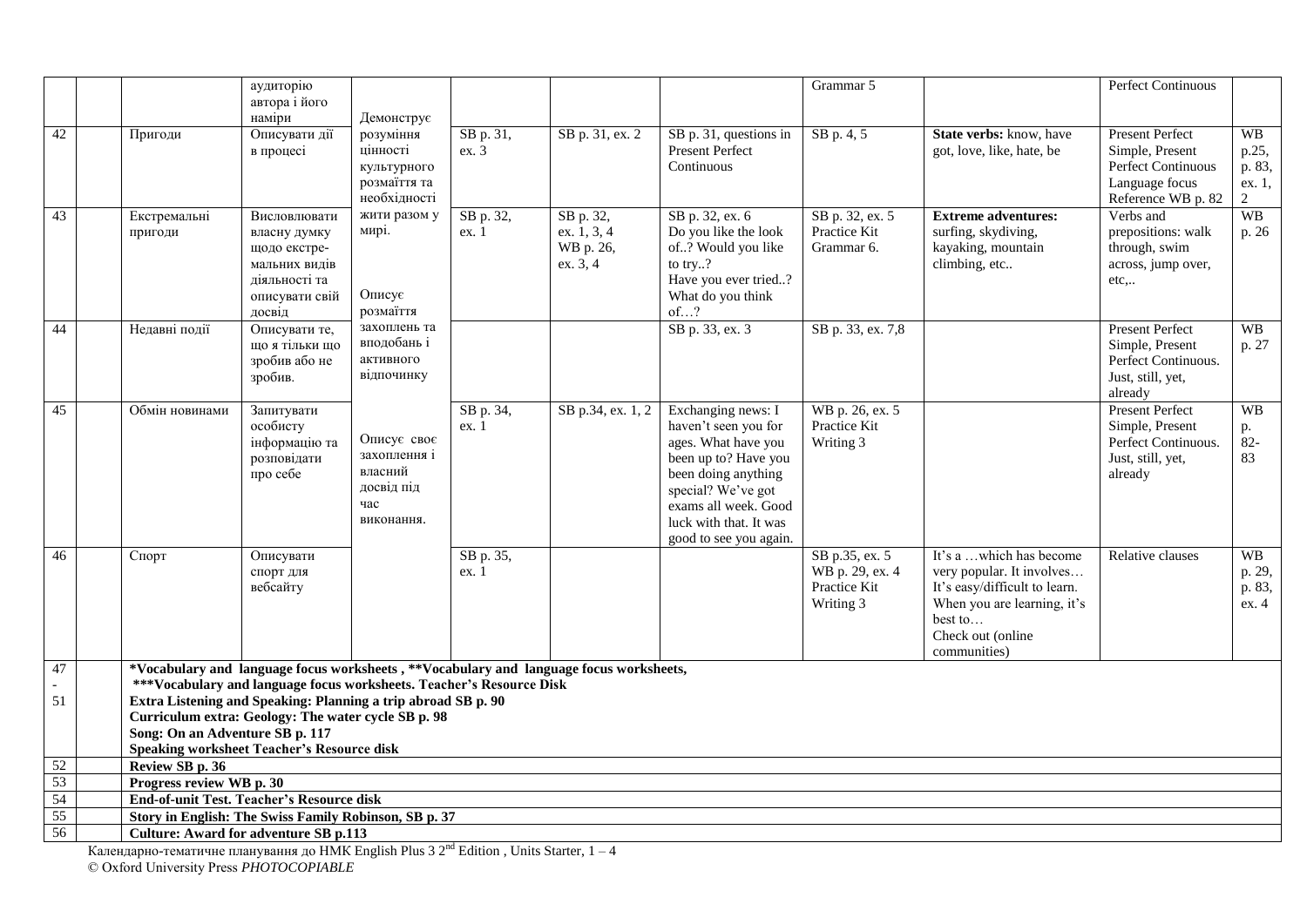|                 |                                                                  |                                                                                                                                                                                                                                                                                                                                          |                                                                                           |                    |                                                                   | Unit 4 Material world. Світ навколо нас |                                                                            |                                                                                                                                                                                                              |                           |                    |
|-----------------|------------------------------------------------------------------|------------------------------------------------------------------------------------------------------------------------------------------------------------------------------------------------------------------------------------------------------------------------------------------------------------------------------------------|-------------------------------------------------------------------------------------------|--------------------|-------------------------------------------------------------------|-----------------------------------------|----------------------------------------------------------------------------|--------------------------------------------------------------------------------------------------------------------------------------------------------------------------------------------------------------|---------------------------|--------------------|
| 57              | Вплив<br>надмірного<br>споживання на<br>навколишнє<br>середовище | Висловлювати<br>власну думку<br>щодо світових<br>проблем                                                                                                                                                                                                                                                                                 |                                                                                           | SB p. 38,<br>ex. 2 | SB p. 38,<br>ex. 2, 3, 4                                          | SB p. 38, ex. 5                         | Practice Kit<br>Vocabulary 4                                               | Produce, throw away,<br>increasing, power, protect,<br>run out of, destroy, afford,<br>waste, reduce, recycle, save                                                                                          |                           | <b>WB</b><br>p. 32 |
| 58              | Їжа майбутнього                                                  | Обговорювати<br>особливості<br>харчування в<br>майбутньому.                                                                                                                                                                                                                                                                              | Обговорює<br>питання,<br>пов'язані із<br>збереженням<br>навколиш-<br>нього<br>середовища. | SB p. 40,<br>ex. 1 | SB p. 40, ex. 2                                                   | SB p. 40, ex. 5                         | Practice Kit<br>Reading 4                                                  | Deal with, solution,<br>convince, persuade, view                                                                                                                                                             | Pronouns                  | <b>WB</b><br>p. 36 |
| 59              | Культура<br>харчування                                           | Наводити<br>приклади щодо<br>зменшення<br>відходів<br>харчування                                                                                                                                                                                                                                                                         |                                                                                           | SB p. 41,<br>ex.3  |                                                                   | SB p. 41, ex. 2                         | SB p. 41, ex. 5<br>WB p. 33, ex. 4.<br>Practice Kit<br>Grammar 7           | A few/ few, little/ a little, a<br>lot of, enough, many,<br>much                                                                                                                                             | Quantifiers               | <b>WB</b><br>p. 33 |
| $\overline{60}$ | Корисні<br>винаходи                                              | Описувати<br>корисні<br>винаходи                                                                                                                                                                                                                                                                                                         | Розглядає<br>природу як<br>цілісну<br>систему.                                            |                    | SB p. 42,<br>ex. 2, 4, 5, 7<br>WB p. 34, ex. 3,<br>$\overline{4}$ | SB p. 42, ex. 8                         | WB p. 34, ex. 6                                                            | Adjectives: automatic,<br>digital, ecological,<br>electronic, hi-tech, home-<br>made, multi-functional, etc.<br>Phrases: That sounds a bit<br>hi-tech/ useless, cool/ etc.                                   | Adjectives                | <b>WB</b><br>p. 34 |
| 61              | Корисні<br>винаходи                                              | Ставить<br>запитання з<br>метою<br>уточнення<br>інформації                                                                                                                                                                                                                                                                               | Обговорює<br>позитивні та<br>негативні                                                    |                    | SB p. 43, ex. 6                                                   | SB p. 43, ex. 7                         | WB p.35, ex. 4                                                             |                                                                                                                                                                                                              | Question tags             | <b>WB</b><br>p. 35 |
| 62              | Покупки                                                          | Аргументувати<br>свій вибір,<br>порівнюючи<br>речі                                                                                                                                                                                                                                                                                       | наслідки від<br>певних<br>винаходів.<br>Аргументує<br>раціональ-<br>ність                 |                    | SB p. 44,<br>ex. 1, 2                                             | SB p. 44, ex. 3, 5, 6                   | WB p. 39<br>Practice Kit<br>Speaking 4                                     | Key phrases: What do you<br>think of? I like theof it/<br>those<br>It's a bit/ much too<br>It's (not) as/ $so$ as<br>I much prefer that one/<br>those ones. Which one is<br>better/cheaper?<br>Fillers: like | Comparative<br>adjectives | <b>WB</b><br>p. 37 |
| 63              | Покупки                                                          | Описувати<br>переваги та<br>недоліки речей<br>при купівлі                                                                                                                                                                                                                                                                                | покупки.                                                                                  | SB p.45, ex. 1     |                                                                   | SB p. 45, ex. 2                         | SB p. 45, ex. 5,<br>WB p. 37, ex. 4<br><b>WB</b> Practice Kit<br>Writing 4 | <b>Key phrases Advantages</b><br>and disadvantages:<br>It's very to We found it<br>really My only problem<br>was that. The biggest<br>disadvantage is                                                        | Clause of purpose         | <b>WB</b><br>p. 37 |
| 64<br>68        | Project: A survey SB p. 113                                      | *Vocabulary and language focus worksheets, **Vocabulary and language focus worksheets,<br>***Vocabulary and language focus worksheets. Teacher's Resource Disk<br>Extra Listening and Speaking: Explaining what you want to buy SB p. 91<br>Curriculum extra: Society: Fiartrade SB p. 99<br>Speaking worksheet, Teacher's Resource disk |                                                                                           |                    |                                                                   |                                         |                                                                            |                                                                                                                                                                                                              |                           |                    |